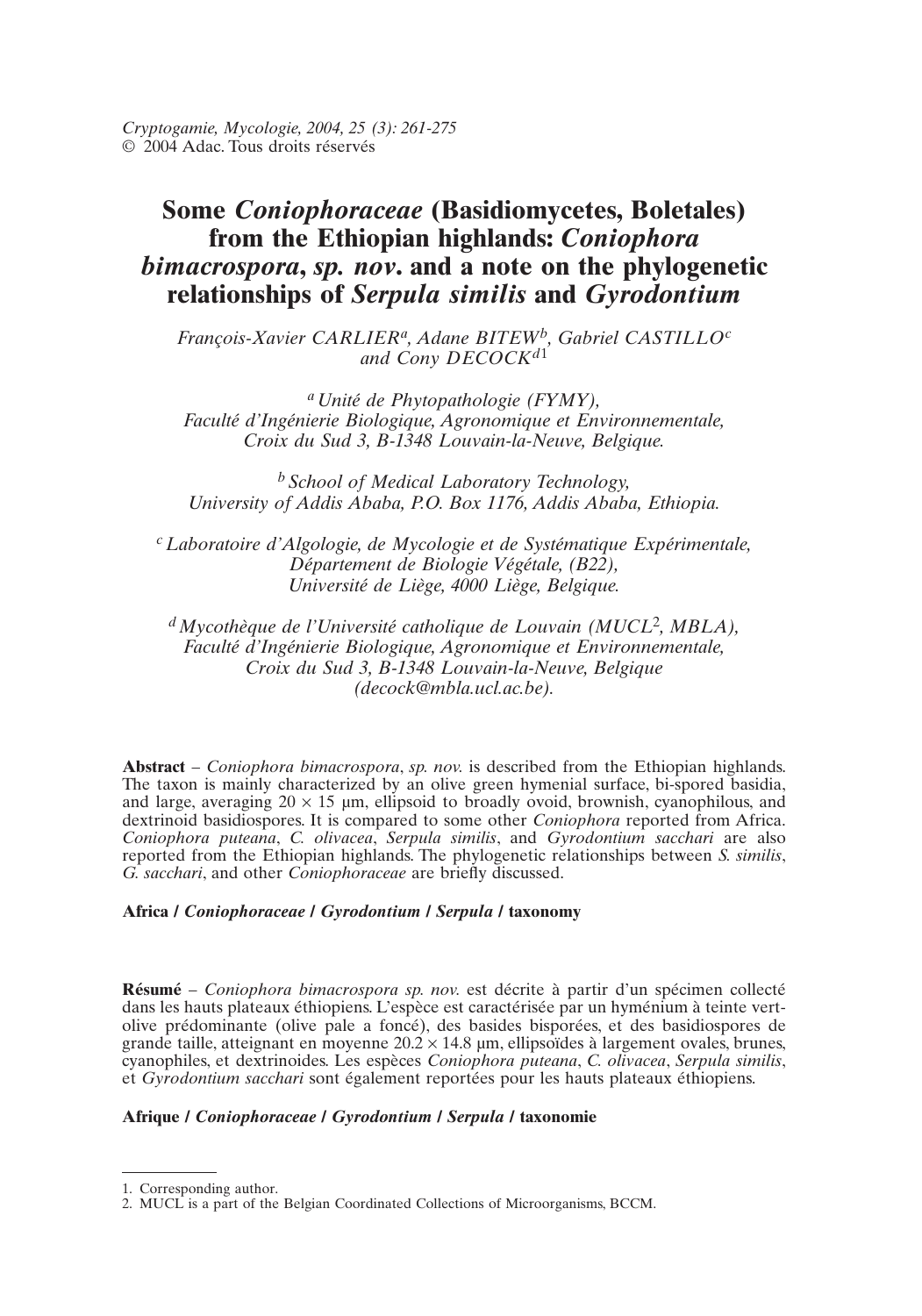## **INTRODUCTION**

During a survey of wood-inhabiting fungi from the Ethiopian highlands, several species of *Coniophoraceae* Ulbr. *sensu* Donk (1964) were collected, among which a peculiar species of *Coniophora* DC. ex Mérat. The latter was characterized by the combination of a smooth, mainly olive green to dark olive green hymenial surface, bi-spored basidia, and remarkably large, averaging  $20 \times 15$  µm, ellipsoid to broadly ovoid, rarely subglobose, and dextrinoid basidiospores. No other described *Coniophora* presents those peculiar features (Gilbertson & Hemmes 1997, Ginns 1982, Telleria 1984, 1991) and the species is described below as *Coniophora bimacrospora* Decock, Bitew et Castillo, *sp. nov.* It is compared with *C. puteana* (Schum.: Fr.) P. Karst., *C. olivacea* (Fr. : Fr.) P. Karst., both also collected in the Ethiopian highlands, and *C. fusispora* (Cke & Ell.) Sacc.

Other *Coniophoraceae sensu* Donk (1964) recorded for the area are *Serpula similis* (Berk. & Br.) Ginns (Ginns 1971) and *Gyrodontium sacchari* (Spreng.: Fr.) Hjortstam (Hjortstam 1995).

Preliminary phylogenetic relationships of *S. similis* and of *G. sacchari* with other *Coniophoraceae sensu* Donk (1964) were inferred from parsimony analysis of partial nuclear ribosomal large subunit DNA sequence data. The results are presented and briefly discussed.

## **MATERIALS AND METHODS**

*Morphology*. Specimens are preserved at LG, MUCL, and O (herbarium acronym are from Holmgren *et al*., 1990) and the herbarium of the University of Addis Ababa. Specimens were examined in Melzer's reagent, Lactic acid Cotton blue (Kirk *et al.* 2000), and KOH 4%. Colors are described according to Kornerup & Wanscher (1981). All microscopic measurements were done in Melzer's reagent. In presenting the size range of microscopic elements, 5 % of the measurements were  $\alpha$  excluded at each end and are given in parentheses, when relevant.  $\overline{x}$  = arithmetic mean, R = the ratio of length/width of basidiospores, and  $\overline{X}_R$  = arithmetic mean of the ratio R. Nuclear ribosomal large subunit is abbreviated in the text nrLSU.

*Molecular*. Cultures were grown in liquid malt (2%) or liquid cherry media (Untereiner *et al*. 1998) at 25°C, in the dark. DNA was extracted from freshly collected mycelium, following the protocol of Lee *et al*. (1988) and purified with Geneclean<sup>®</sup> III kit (Q-Biogene), following the manufacturer's recommendations. The primers pair LROR-LR6 (biology.duke.edu/fungi/mycology/primers) was used to amplify the 5'end of the nr LSU DNA regions. Successful PCR reactions resulted in a single band observed on a 0.8 % agarose gel, corresponding to approximately 1200 bps. PCR-products were cleaned using the QIAquick<sup>®</sup> PCR purification kit (250) (QUIAGEN Inc.), following the manufacturer's protocol. Sequencing reactions were performed using CEQ DTCS Quick Start Kit<sup>®</sup> (Beckman Coulter), according to the manufacturer's recommendations with the primers LROR, LR3, LR3R, LR5, LR6 (biology.duke.edu/fungi/mycology/ primers). Nucleotide sequences were determined with a CEQ 2000 XL capillary automated sequencer (Beckman Coulter). Nucleotide sequences were initially automatically aligned with Clustal X for Macintosh (version 1.5b), then manually adjusted as necessary with the editor in PAUP\* (version 4.0b10, Swofford 2002).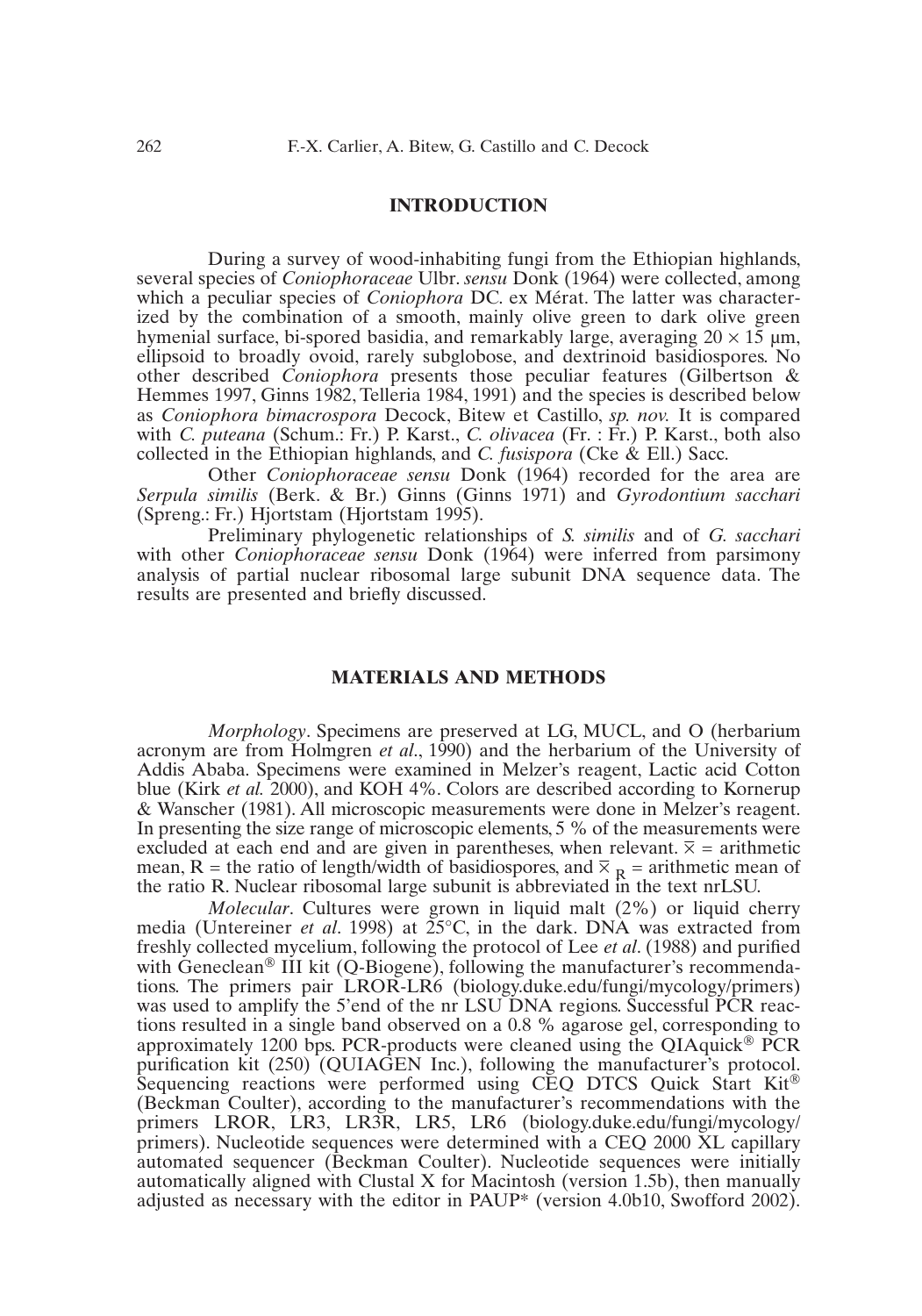| <i>Species</i>                                               | Genbank accession no. | MUCL no. |
|--------------------------------------------------------------|-----------------------|----------|
| Serpula lacrymans (Wulf.: Fr.) Schroet.                      | AF098402              |          |
| Serpula lacrymans                                            | AY491667              | 30710    |
| Serpula lacrymans                                            | AY491668              | 34572    |
| Serpula similis (Berk. & Br.) Ginns                          | AY491669              | 43394    |
| Serpula similis                                              | AY491670              | 43280    |
| Serpula similis                                              | AY491671              | 44771    |
| Serpula incrassata (Berk. & M.A. Curtis) Donk                | AY491672              | 30791    |
| Serpula incrassata                                           | AY491673              | 30792    |
| Serpula himantioides (Fr.: Fr.) P. Karst.                    | AY491674              | 38575    |
| Serpula himantioides                                         | AY491675              | 38979    |
| Leucogyrophana mollusca (Fr.) Pouz.                          | AF098381              |          |
| Leucogyrophana mollusca                                      | AY491676              | 40638    |
| Leucogyrophana pinastri (Fr.) Ginns & Weres.                 | AY491677              | 31050    |
| Serpula pulverulenta (Fr.) Bond.                             | AF352045              |          |
| Coniophora puteana (Schum.: Fr.) P. Karst.                   | AF098337              |          |
| Coniophora olivacea (Fr.: Fr.) P. Karst.                     | AF098376              |          |
| Coniophora arida (Fr.) P. Karst.                             | AF098375              |          |
| Coniophora marmorata Desm.                                   | AF352038              |          |
| Gyrodontium sacchari (Spreng.: Fr.) Hjortstam                | AY491678              | 40589    |
| Gyrodontium sacchari                                         | AY491679              | 41573    |
| Gyrodontium sacchari                                         | AY491680              | 42726    |
| Paxillus involutus (Batsch: Fr.) Fr.                         | AF167701              |          |
| Paxillus filamentosus Fr.                                    | AF167681              |          |
| Paxillus vernalis Watling                                    | AF167685              |          |
| Austropaxillus infundibiliformis (Clel.) Bresinsky & Jarosch | AF098393              |          |
| Tapinella panuoides (Fr.) Gilbert                            | AF098394              |          |
| Tapinella atrotomentosa (Batsch: Fr.) Šutara                 | AF098395              |          |
| Suillus sinuspaulianus (Pomerleau & A.H. Smith) Dick & Snell | AF071536              |          |
| Suillus viscidus (L.: Fr.) Imazeki                           | AF098396              |          |
| Gyrodon lividus (Bull.) Fr.                                  | AF098378              |          |
| Gymnopaxillus nudus Claridge, Trappe & Castellano            | AY177266              |          |
| Pseudomerulius aureus (Fr.: Fr.) Jülich                      | AY293207              |          |
| Agaricus arvensis Schaef.: Fr.                               | U11910                |          |

Table 1. Species used in the phylogeny analysis with their accession number in GenBank.

Phylogenetic analysis of the aligned sequences was performed using the maximum parsimony method of PAUP\* version 4.0b10 (Swofford 2002). Gaps were treated as fifth base. Optimal trees were identified using heuristic searches, and further evaluated by bootstrap analysis, retaining clades compatible with the 50% majorityrules in the bootstrap consensus tree.

Accession numbers for sequences obtained from and deposited in GenBank are included in Table 1.

# **RESULTS**

To assess the phylogenetic relationships of *S. similis* with other species of the genus and of *Gyrodontium* Pat. within the *Coniophoraceae sensu* Donk (1964), a phylogenetic analysis based on partial ribosomal LSU (28S) DNA sequences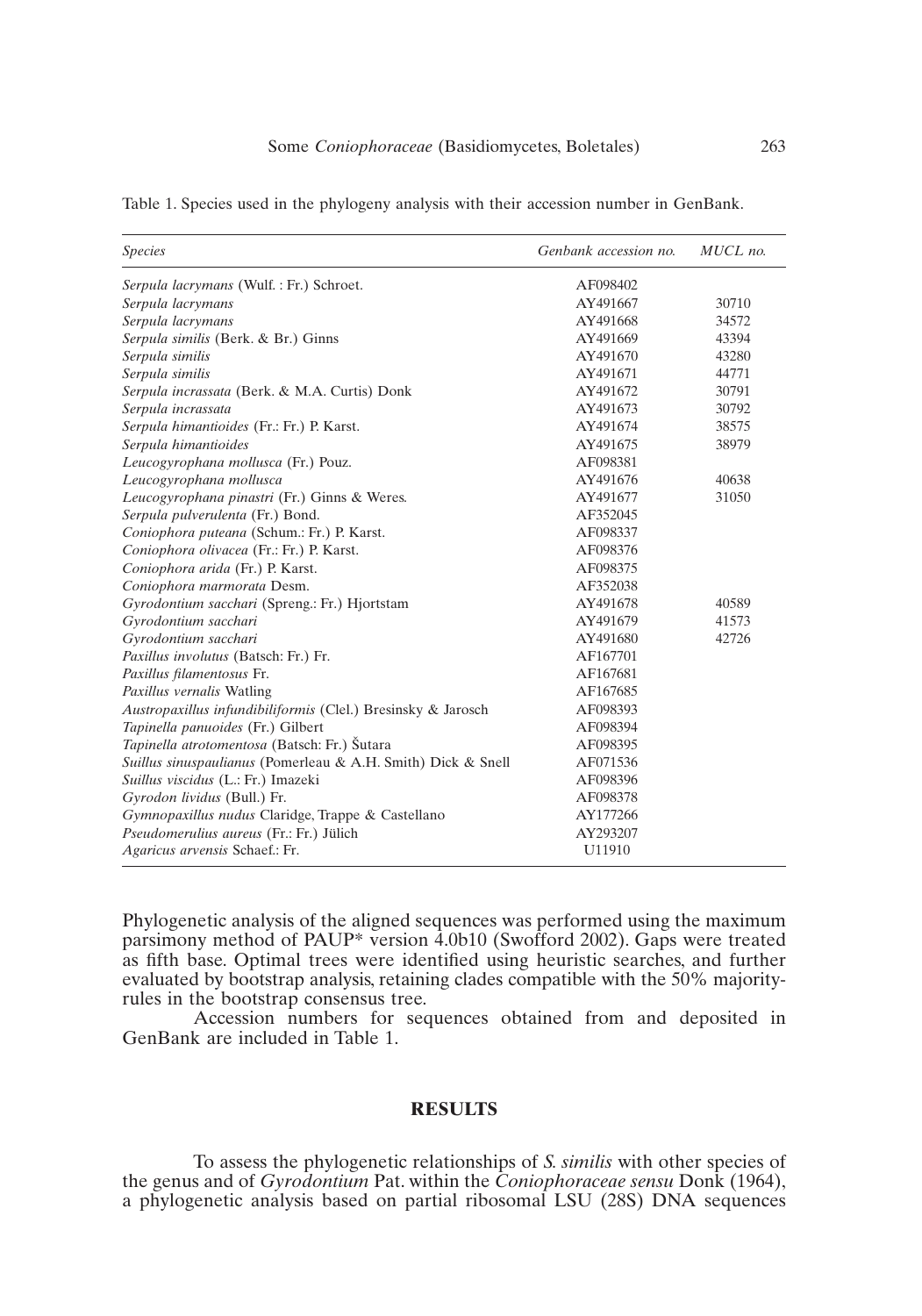was undertaken. Our partial LSU data matrix originally contained 969 characters, including gaps, for 32 sequences (strains), (Table 1). However, the *S. similis* sequences contained a single insertion of 35 bps that was recoded as a single event. Furthermore, 39 ambiguously aligned positions were removed for the analysis, resulting in a final data matrix of 895 characters, gaps included.

A heuristic search with 20.000 random additions produced one single most parsimonious tree (MPT), 792 steps in length (CI =  $0.553$ , RI =  $0.745$ ). The bootstrap consensus tree (500 replications) differed slightly from the single MPT in the position of several terminal clades including the relative position of *S. incrassata* (Berk. & M.A. Curtis) Donk and *Hydnomerulius pinastri* (Fr.) Jarosch & Besl (*Leucogyrophana pinastri* (Fr.) Ginns & Weres.).

## **TAXONOMY**

*Coniophora* DC. ex Mérat, Nouv. Fl. Env. Paris 2nd ed., vol. I: 36, 1821.

Type species: *Coniophora puteana* (Schum.: Fr.) P. Karst., Not. Saell. Fauna Fl. Fenn. Førh. 9: 370, 1868.

For descriptions and discussions of the genus and species, See Ginns (1982) and Hallenberg & Eriksson (1985).

*Coniophora* is well characterized by resupinate basidiomes, mostly clampless generative hyphae with, however, scattered verticillate clamps connection, especially in the wide marginal hyphae (and also in other parts of the basidiome but are then much more difficult to observe), and brown, cyanophilous, variably dextrinoid, thick- and double-walled basidiospores with a small apical germ pore, the latter resulting from a local thinning of the wall (Ginns & Kokko 1976). The genus so far contains 18 species (and 2 varieties), all but three (Gilbertson & Hemmes 1997, Telleria 1984, 1991) being described in much details in Ginns (1982).

Three species have, so far, been encountered in the Ethiopian Highlands, viz. *C. puteana* (Schum.: Fr.) P. Karst. (Bitew 2002), *C. olivacea* (Fr.: Fr.) P. Karst., and *C. bimacrospora*, described below.

**Coniophora bimacrospora** Decock, Bitew et Castillo, sp. nov. Figs. 1-6. *Basidiomata effusa, resupinata, margine albida vel cremea, fimbriata; hymenii superficies laevis, (cremea), pallide olivacea ad atro-olivacea; systema hypharum monomiticum; hyphae hyalinae vel pallido brunneae, pro parte maxima simpliciter septatae, aliquot uni- vel multifibulatae; cystidia nulla; basidia 55-100 µm longa, 6.0-8.0(-10.0) µm lata, cum 2 sterigmatibus; basidiosporae ellipsoidae vel ovoidae, vel subglobosae, crassitunicatae, brunneae, dextrinoideae, cyanophilae, poro germinativo apicale, (18.0-)18.0-22.5(-24.0) × (12.5-)13.0-16.0(-17.5) µm (₹ = 20.2*  $\times$  14.8  $\mu$ m),  $\overline{\times}_{R} = (1.1-)1.2-1.5(-1.6).$ 

*Basidiome* resupinate, effused, adnate, reaching  $160 \times 40$  mm, up to 200-400 µm thick in section; *margin* narrow and well delimited, 0.5-1 mm wide, or more effused, up to 3-4 mm wide, whitish to pale cream, with some patches of pale violet (18A2, violet white), contrasting with the darker hymenial surface, slightly fimbriate at the very margin, the hyphae then clearly separated under the stereomicroscope (40x); *hymenial surface* smooth, at first pallid, creamy, soon pale yellowish olive, olive to dark olive,  $(3-4)E(6-7)$  to  $4F(5-7)$  (olive green to olive brown), to very dark olive where the basidiospore deposit is dense, up to dark yel-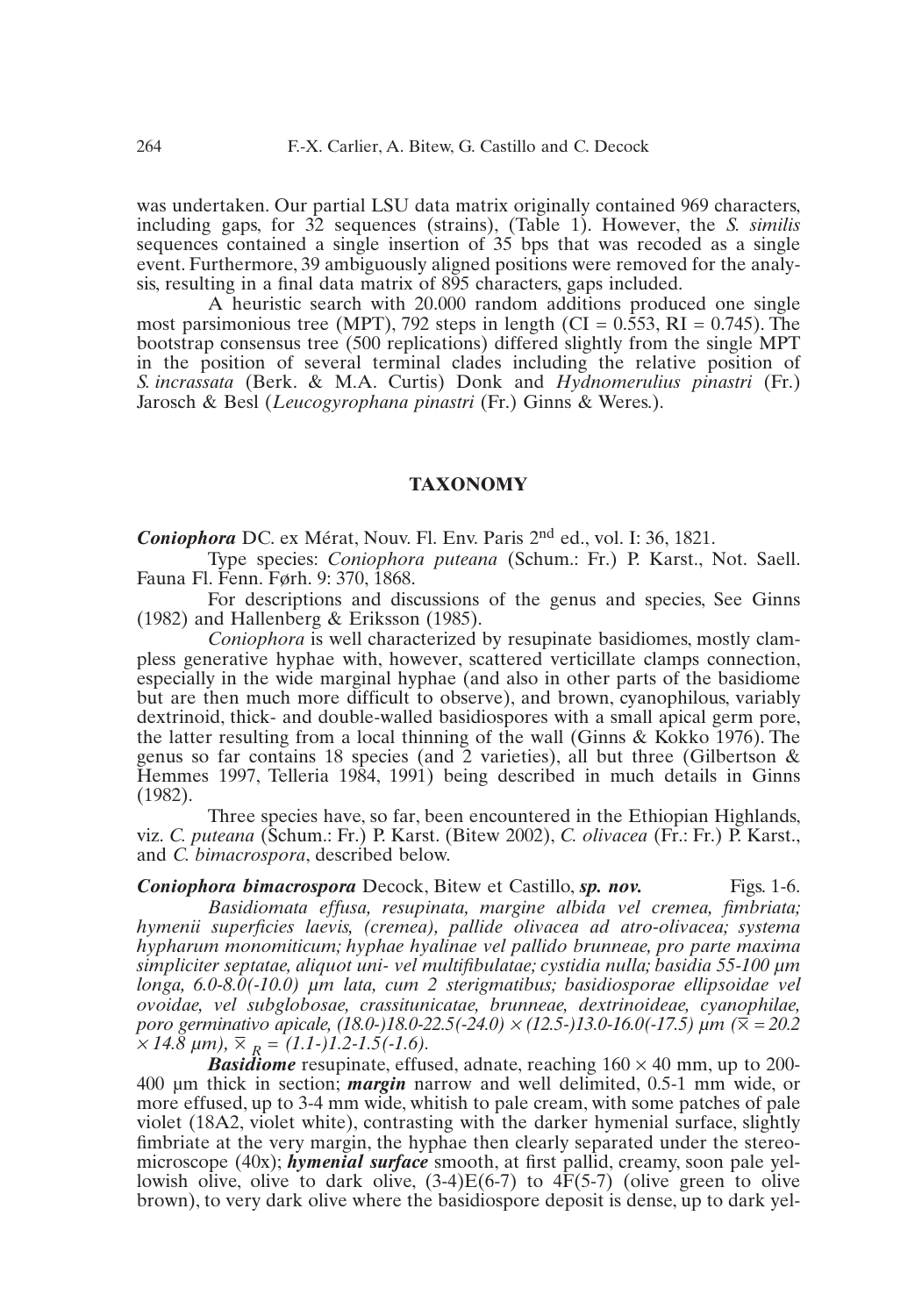

Fig. 1. *Coniophora bimacrospora* (type). Basidiome (scale bar = 25 mm).

lowish brown (5F6, snuff brown), when old; *hyphal system* monomitic; *marginal hyphae* hyaline, variable in size, from 2-4 µm up to 8-11 µm in diam., with simple septa or, although scattered and difficult to find, verticillate clamps on the larger ones (2-4 clamps / septum), thin- to slightly thick-walled, smooth or slightly incrusted; *in subiculum*, generative hyphae forming a dense *textura oblita*, simpleseptate (verticillate clamps not observed in the subiculum), hyaline and thin- to (especially deep in the trama) slightly thick-walled, pale brown in the area close to the substrate, branched at variable degree, 2-5 µm diam.; **hyphal tufts** protruding through the hymenial surface, rare, scattered, up to  $350 \mu m$  long,  $50{\text -}60 \mu m$ wide, composed of thin-walled, simple-septate generative hyphae; *basidia* long, clavate-cylindrical, often with a narrower stipe-like base, and sometimes with a slight constriction in the upper third, without clamps at the basal septum, 55- 100  $\mu$ m long, 6.0-8.0(-10.0)  $\mu$ m wide, bi-spored, with two sterigmata, up to 8  $\mu$ m long, with blunt apices; *basidiospores* ellipsoid to broadly ovoid, up to globose, or occasionally slightly pyriform with a broad basal apiculus,  $2-2.5 \mu m$  long,  $1.5-2 \mu m$ wide, thick-walled, the wall up to 3.5-4.0  $\mu$ m thick, with a small apical domeshaped depression at the inner wall surface outward (germ pore), yellowish to yellowish brown, not to usually strongly dextrinoid, cyanophilous, and with a vacuolar  $\frac{1}{2}$  content, (18.0−)18.0−22.5(−24.0) × (12.5−)13.0−16.0(−17.5) μm ( $\bar{x}$  = 20.2 × 14.8 μm),  $\overline{X}_{\text{R}} = (1.1-1.2-1.5(-1.6))$ ; **cystidia** absent; *cystidioles* absent or as narrow, sinuous hyphoid-like cystidioles, 30-60 × 2-3 µm; *chlamydospores* absent.

HOLOTYPE: **ETHIOPIA**, Oromia Region (former Shoa Province), forest above the village of Ginshi, 09°04'N - 038°09'E, *ca*. 2500 m. a.s.l, secondary dry afro-mountainous forest, dominated by *Juniperus procera* Hochst. Ex A. Rich and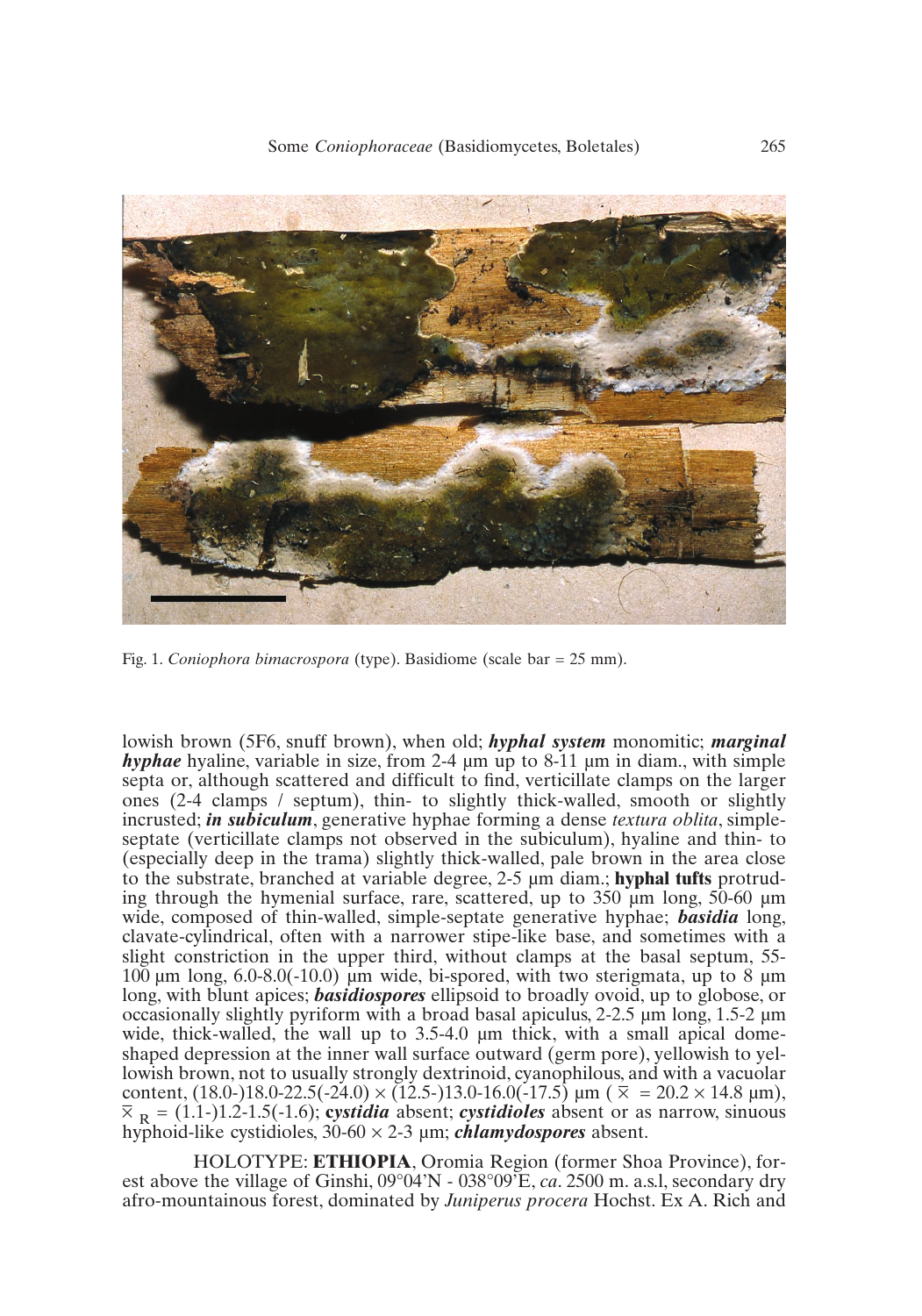

Figs 2-4. *Coniophora bimacrospora* (type). 2. Marginal generative hyphae with multiple clamps (scale bar = 10  $\mu$ m); 3. Basidia (scale bar = 20  $\mu$ m); 4. Basidiospores (scale bar = 20  $\mu$ m).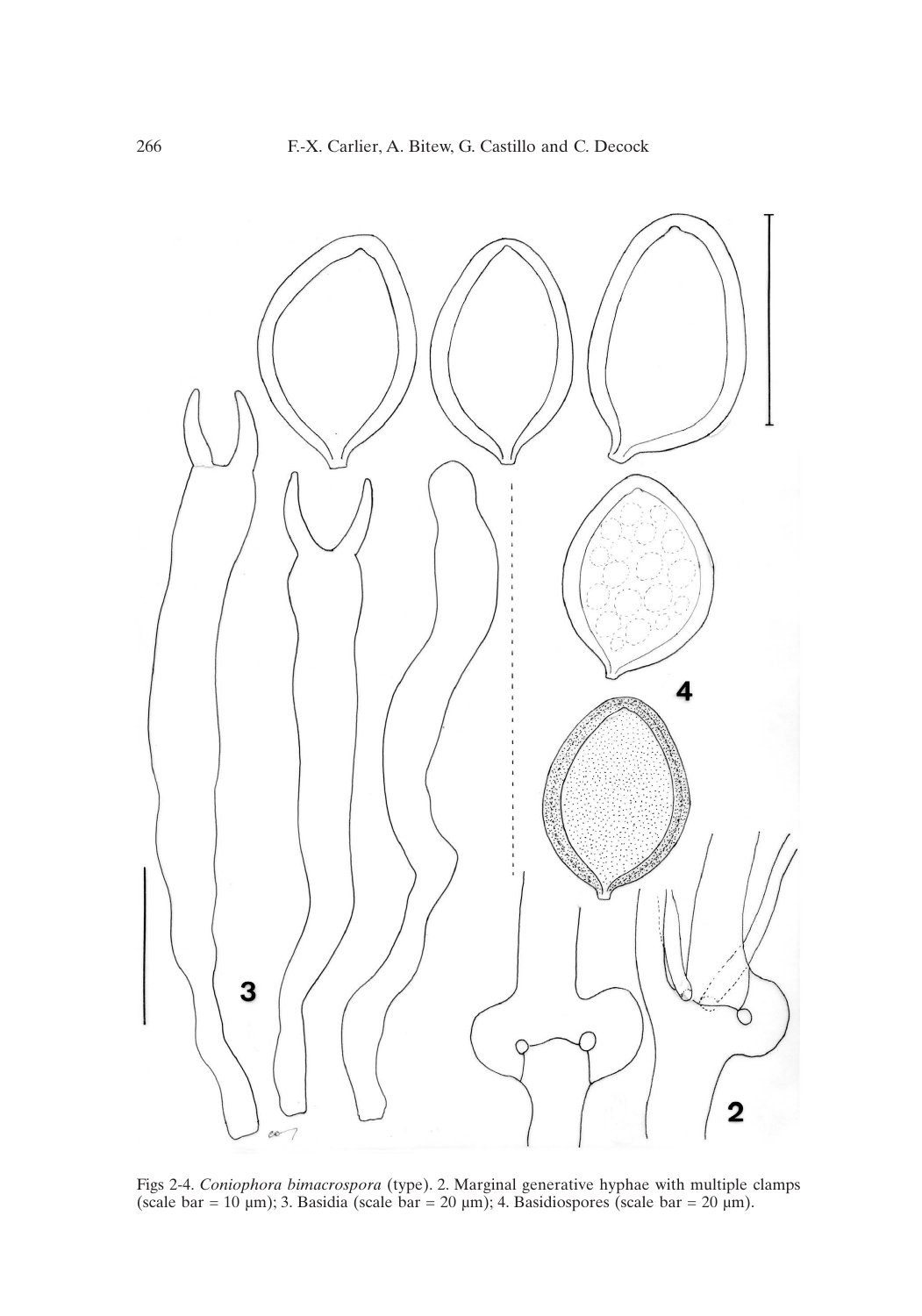

Figs 5-6. *Coniophora bimacrospora*. Basidiospores (scale bars = 20 µm).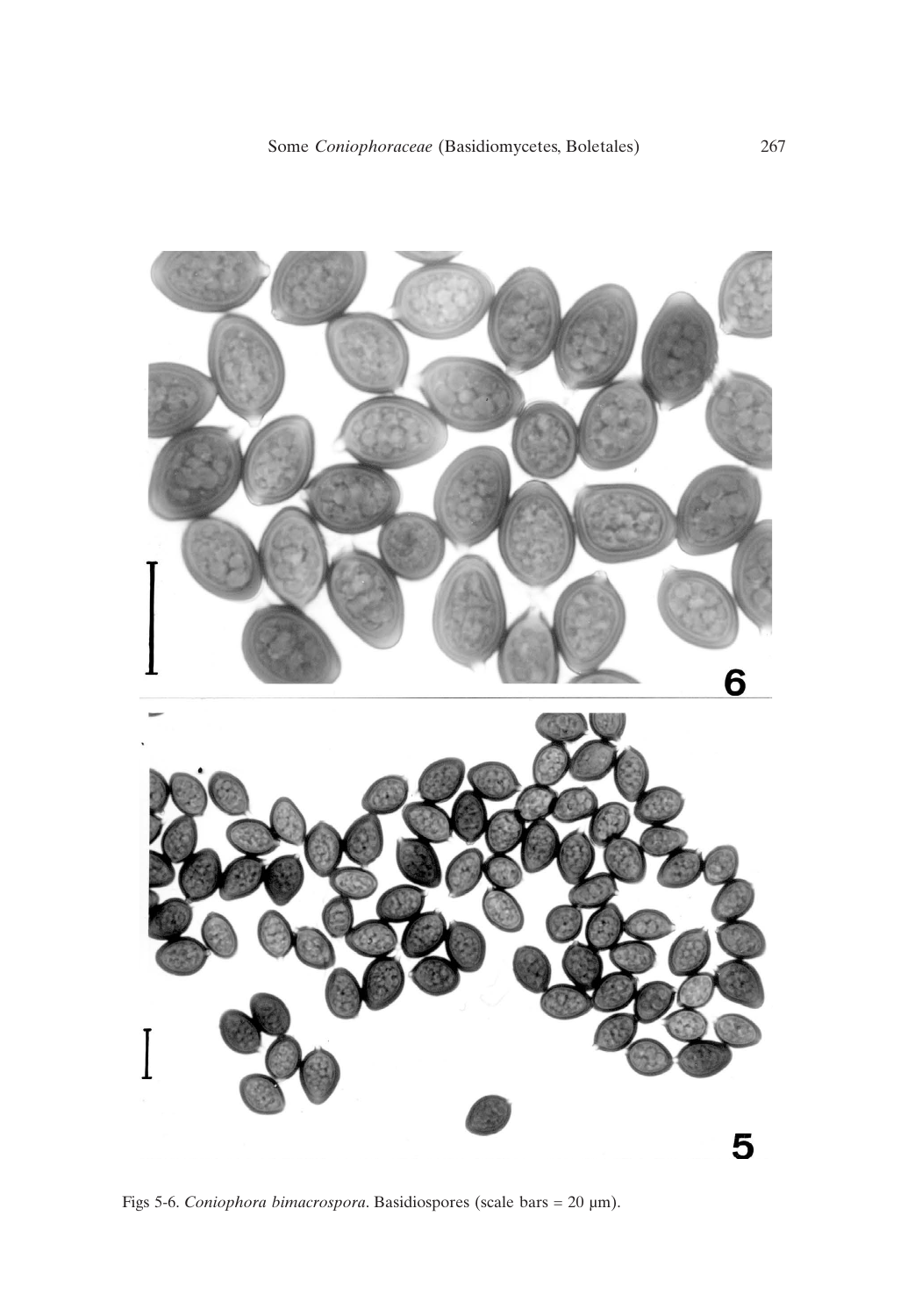*Podocarpus falcatus* (Thunb.) Mirb on wood beneath the bark of a dead stump of an unidentified gymnosperm3, 25 Jul. 2003, C. Decock (ET-03/72), A. Bitew, and G. Castillo, MUCL 45009 (ISOTYPE O).

*Remarks. Coniophora bimacrospora* is well characterized by its olive green (pale to dark olive green to olive brown) hymenial surface, two-spored basidia, and large, averaging  $20 \times 15$  µm, ellipsoid to broadly ovoid, up to subglobose, yellowish to yellowish brown, dextrinoid basidiospores. There are no other *Coniophora* species with such a combination of characters. The exclusively bispored basidia are unique within the genus, all the species with the exception of *C. eremophila* Lindsay & Gilbn., in which Ginns (1982) reported the occurrence of both bi- and tetra-spored basidia, having, as a rule, four-spored basidia. Large basidiospores (13-23 µm long, Ginns 1982) are present in *C. fusispora*. However, the basidiospores are fusiform and much narrower in the latter species (5.4-7.8 µm wide, with a  $\overline{X}_{R}$  superior to 2, Ginns 1982). *Coniophora fusispora* is mainly known from the north temperate area but is also present in Africa (Cony Decock, pers. obs.4, Masuka & Ryvarden 1992). *Coniophora arida* (Fr.: Fr.) P. Karst. has basidiospores somewhat similar in shape to those of *C. bimacrospora*, but much smaller  $(10.4-13 \times 6.0-8.0(-9.6) \mu m, \text{Ginns } 1982)$ .

*Coniophora puteana* and *C. olivacea*, both taxa also found in the area, are easily differentiated from *C. bimacrospora* by their smaller, ellipsoid basidiospores, 9.5-14.5(-16)  $\times$  6.0-7.5(-8) µm and 8-11  $\times$  4.5-5.5 µm (8.5-10  $\times$  5.5-6.5 µm in our specimen (fig. 8)), respectively (Ginns 1982, Hallenberg and Eriksson 1985). Furthermore, *C. olivacea* has long, incrusted, and projecting cystidia, a feature unique within *Coniophora*.

#### *Specimens examined*:

*Coniophora puteana*: **ETHIOPIA**, Oromia Region (former Shoa Province), Munessa forest, on decaying logs of *Podocarpus falcatus*, A. Bitew, Herbarium University Addis Ababa.

*Coniophora olivacea*: **ETHIOPIA**, Oromia Region (former Shoa Province), Menagesha State Forest, 08°58'N – 038°32'E, *ca*. 2500 m. a.s.l, in a *Juniperus procera* forest, on and beneath the bark of a dead tree, *Juniperus procera*, 24 Jul. 2003, C. Decock (ET-03/*Coniophora*), A. Bitew, and G. Castillo, MUCL 45052.

*Serpula* Pers. ex. S.F. Gray, Nat. Arr. Brit. Pl. I: 637, 1821.

Type species: *Serpula lacrymans* (Wulf.: Fr.) Schroet., Cohn F. Kryptogamen-Flora von Schleisien: 466, 1889.

For descriptions of the various species, see Hallenberg & Eriksson (1985), Gilbertson and Ryvarden (1987), and Ginns (1971).

*Serpula* is mainly characterized by a resupinate to effused-reflexed, up to pileate basidiome, a meruloid to poroid, or tuberculate hymenium, yellowish brown to brown, a dimitic hyphal system with clamped generative hyphae and unbranched skeletal (skeletoid) hyphae, and broadly ellipsoid to slightly ovoid, yellowish, thick-walled, and cyanophilous basidiospores. Four species were traditionally accepted in the genus, viz., in addition to the type, *S. himantioides* (Fr.: Fr.) P. Karst., *S. incrassata* (Berk. & M.A. Curtis) Donk, and *S. similis* (Berk. & Br.)

<sup>3.</sup> The tree could not be precisely identified but the species has spiraled thickening and cupressoid type of vascular punctuation.

<sup>4.</sup> **CAMEROON**, Dja Biosphere Reserve, near the Somalomo ECOFAC station, on dead wood on soil, Apr. 2001, C. Decock, Dja 54, Dja 55, MUCL 43282.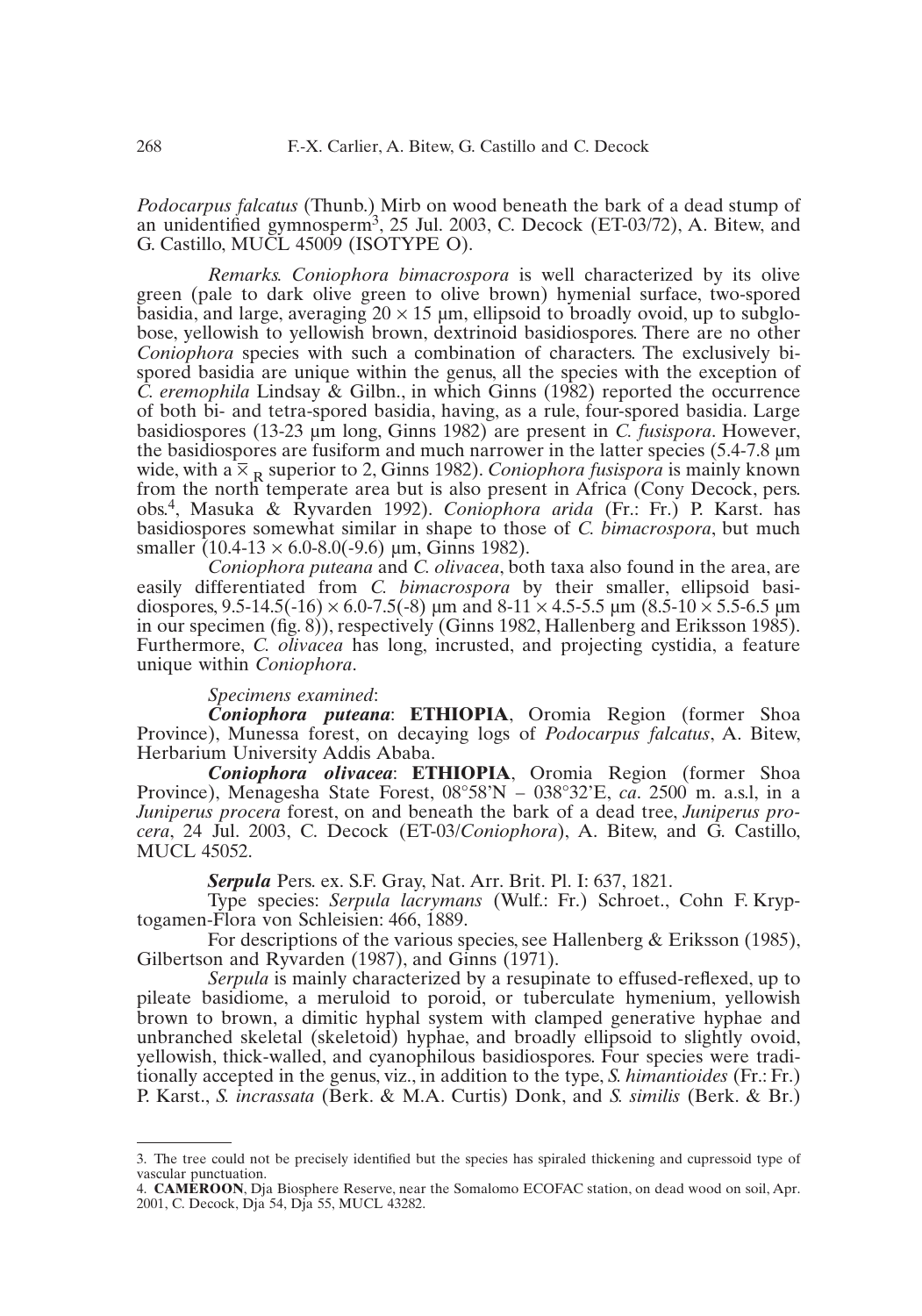

Fig 7. Single most parsimonious tree from a heuristic search (see text for explanation). Abbreviation: A = *Austropaxillux*; Ag *= Agaricus*; C. *= Coniophora*; G. *= Gyrodontium*; Gy. *= Gyrodon*; H. *= Hydromerulius*; L. *= Leucogyrophana*; P. *= Paxillus*; Ps. *= Pseudomerulius*; S*. = Serpula*; T. *= Tapinella*; Su. *= Suillius.*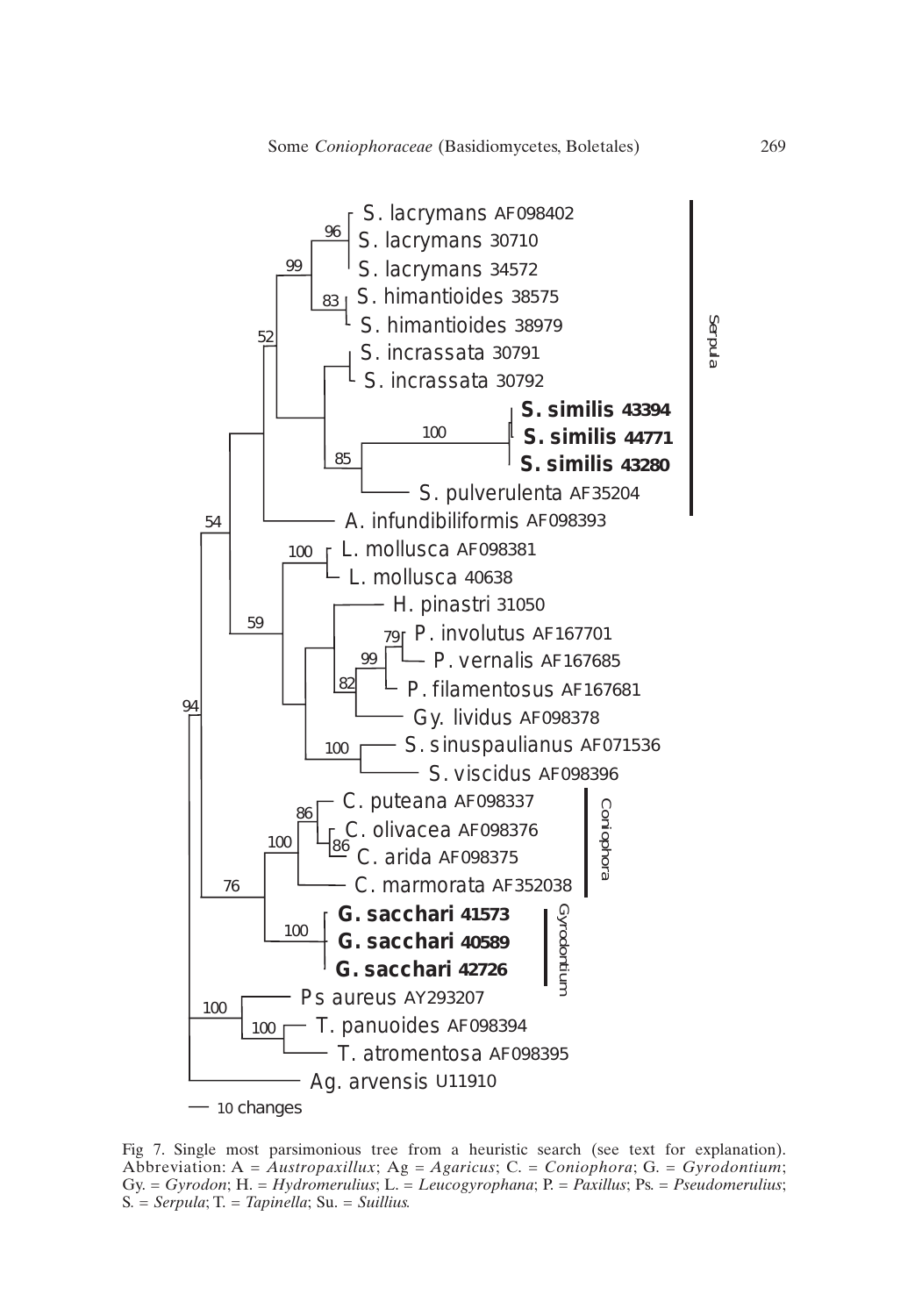

Fig 8. Bootstrap consensus tree (see text for explanation anf fig. 7 for abbreviations used).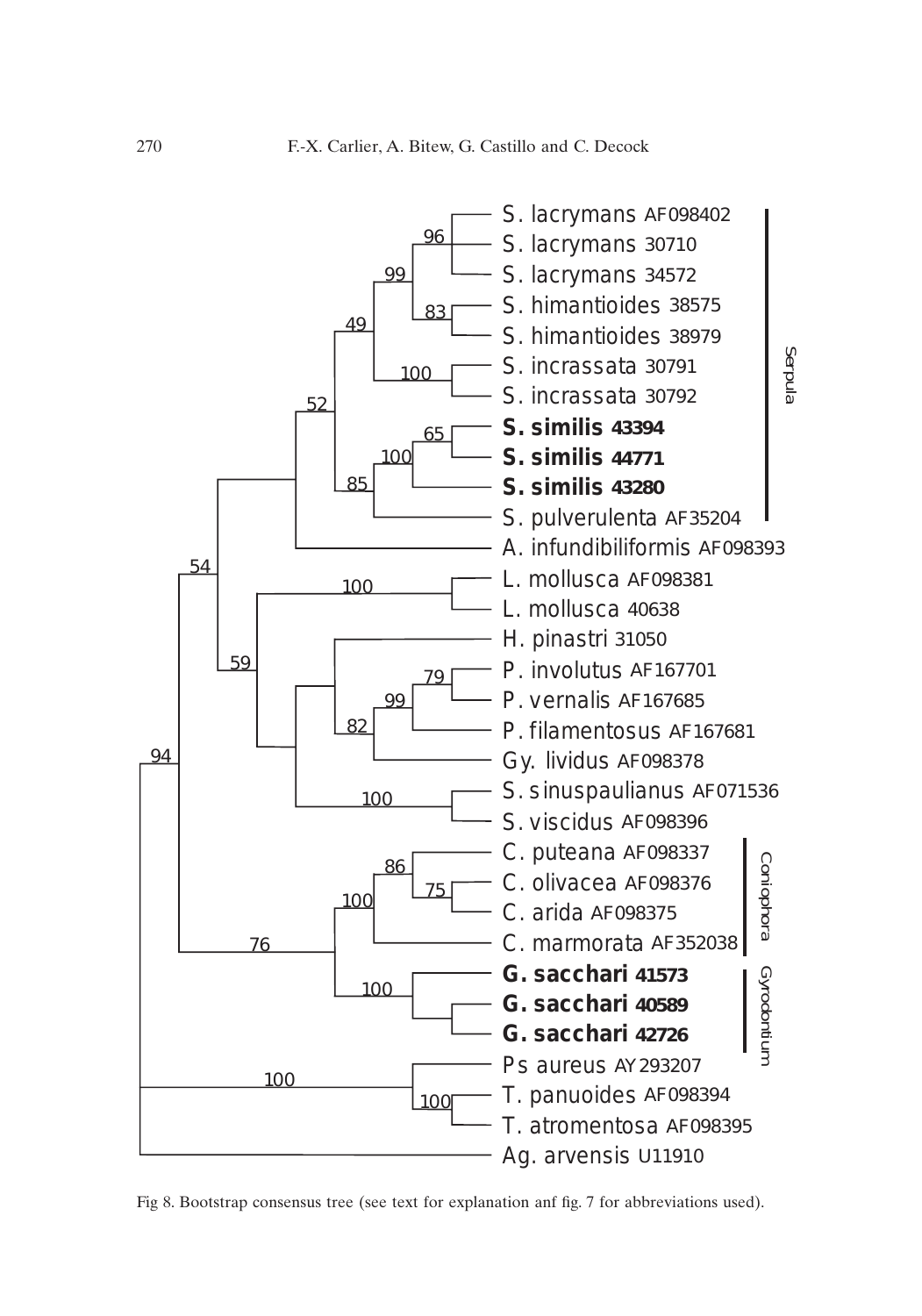Ginns. The first three species have relatively large basidiospores, reaching on average 10-11 µm long, and occurs mainly in the northern temperate area5. *Serpula similis* has smaller basidiospores, on average up to 6 um long, and is endemic in the inter-tropical zone, occurring for the most part in the paleotropical area (tropical Asia and Africa). Recent molecular data (Jarosch & Besl 2001) supported the common origin of the three "large-spored", temperate taxa (*S. lacrymans*, *S. himantioides*, and *S. incrassata*). The same data (Jarosch & Besl 2001) also supported the placement of *Leucogyrophana pulverulenta* Fr. in *Serpula* (as *S. pulverulenta* (Fr.) Bondartsev), the latter forming together with the three "large-spored" taxa a monophyletic clade. Hallenberg & Eriksson (1985) previously discussed the taxonomic placement of *L. pulverulenta* and its affinities with *Serpula*, and noted that both taxa shared the darker (yellowish brown) basidiospores (the other *Leucogyrophana* species having pale yellowish basidiospores) and the hyphal differentiation in the rhizomorphs, of which the thick-walled, unbranched skeletoid hyphae. Hallenberg  $&$  Eriksson (1985) then concluded that *S. pulverulenta* was "undoubtedly very close to *Serpula* and could have been treated there".

The phylogenetic relationships of *Serpula similis* with other *Serpula* species remained unknown.

*Serpula similis* (Berk. & Br.) Ginns, Mycologia 63: 231, 1971.

For a description of the species, see Ginns (1971).

*Serpula similis* was collected in the southwestern part of the country, in a mountainous evergreen forest (afro-mountainous ombrophilous forest, White 1983). The specimen was characterized by: an effused basidiome, reaching  $150 \times$ 90 mm, separable, the abhymenial surface loosely attached to the substrate by a loose network of hyphae having a silky aspect; a white to pale creamy (when fresh) to pale yellow when dry, soft, cottony, smooth margin, turning into a fertile hymenial surface by development of low ridges changing progressively into a poroid surface; hymenial surface, pale yellow turning progressively pale orange, pale brown to olive brown when fresh, in dried state, pale yellow  $(4A(3-4)$ , then pale orange (light orange, pale grayish orange, 5(A-B)5, carrot red to brownish orange  $(6(B-C)7$ , then brown  $(6D7, dead leaf)$  where the basidiospores deposit is dense, in the older parts of the basidiome; mycelial strands are present especially in the decayed wood, white to pale grayish yellow, up to 500 µm diam. The hyphal system is dimitic with sinuous, narrow skeletal hyphae. Basidiospores are ellipsoid to broadly ellipsoid,  $4.5-5.5 \times 3.2-3.7 \text{ µm}$ .

Contrary to the other *Serpula* species that grow very well on Malt Extract Agar, *S. similis* grows much better on Cherry Agar media. Isolations in the field from freshly collected specimens always failed on Malt Agar but were always successful on Cherry Agar media.

#### *Specimen examined*:

**ETHIOPIA**: Southern Nations Nationalities and Peoples Administrative Region (former Kefa Prov.), between the villages of Misan and Tepi, 06°59'N-035°35'E, *ca*. 1750 m. a.s.l., on a dead fallen trunk of an undetermined angiosperm, by the side of the road, 22 Jul. 2003, C. Decock (ET-03/21), A. Bitew, and G. Castillo, MUCL 44771 and LG-GC-3228 (culture ex- MUCL 44771, LG).

<sup>5.</sup> *Serpula himantioides* has also been recorded in old pine plantations in Eastern Zimbabwe (CD, pers. obs. (MUCL 38575, MUCL 38576, Masuka & Ryvarden 1994)) but is not native of the area. *Serpula incrassata* occurs mainly in eastern North America down to the gulf coast (Gilbertson & Ryvarden 1987) but it has also been recorded in Hawaii (Gilbertson & Hemmes 1997).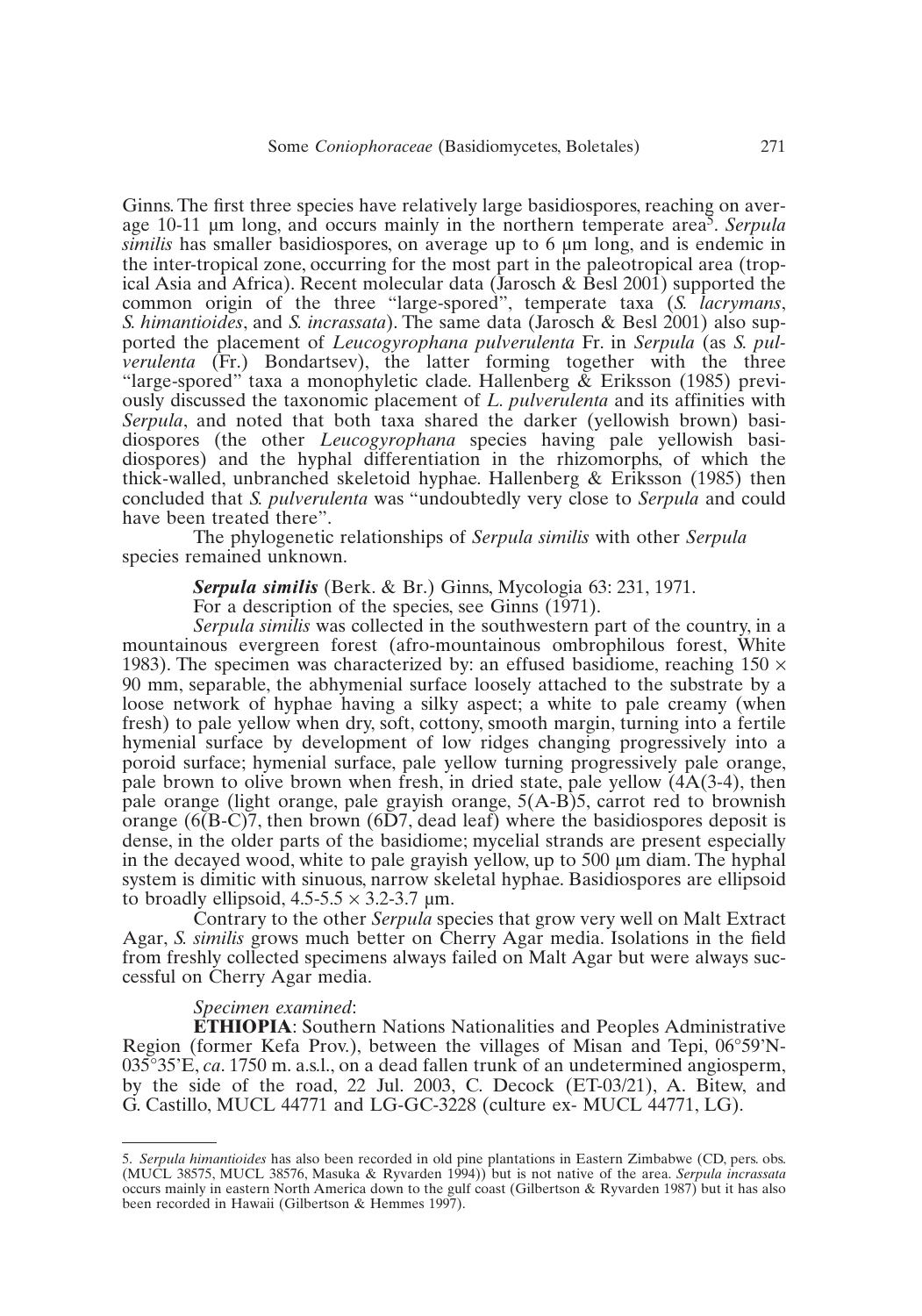## *Additional specimens examined*:

**AFRICA**: **CAMEROON**: Dja Biosphere Reserve, *ca*. Ekom village, 03°20'N, 13°02'E, *ca*. 650 m. alt., on a dead fallen trunk of an unidentified angiosperm, 12 Apr. 2001, *C. Decock*, *G. Castillo*, and *F.-X. Carlier*, Dja 75, MUCL 43280, (culture ex- MUCL 43280); Dja Biosphere Reserve, *ca*. Somalomo ECO-FAC station, 03°22'N, 13°43'E, *ca*. 660 m. a.s.l., on a dead fallen trunk of an unidentified angiosperm, 11 Apr. 2001, *C. Decock*, *G. Castillo*, and *F.-X. Carlier*, Dja 52, MUCL 43394, (culture ex- MUCL 43394).

**ASIA**: **THAILAND**: Nakhon Ratchasima Prov., Tup-Lan National Park, on a very decayed, fallen trunk of an unidentified angiosperm, 26 Jun. 2003, C. Decock, J.-M. Moncalvo, and S. Rodtong, Th-03/07, MUCL 44663, Suranaree University of Technology (culture ex- MUCL 44663, MIRCEN-Thailand).

*Serpula similis* differs from the other *Serpula* species by having smaller basidiospores and a tropical distribution, but its relationships with the other species are as yet unknown. Morphologically, *S. pulverulenta* would be the closest taxon, sharing with *S. similis* the smaller basidiospores  $(5.5\n-7.0 \times 3.5\n-4.0 \mu m$  and 4.0-5.0(-7.0) × 3.0-3.5 µm, respectively). *Serpula pulverulenta* occurs, however, exclusively in the northern, temperate area.

The relationships of *S. similis* with other *Serpula* species were tentatively inferred from a phylogenetic analysis based on partial nrLSU sequences data. In these studies, *Serpula*, including *S. similis*, formed a monophyletic clade, although with poor support from the bootstrapping (bootstrap value 52%). Within this clade, *S. lacrymans* and *S. himantioides* on one side and *S. similis* and *S. pulverulenta* on the other side formed two very well supported sub-clades (bootstrap value 99% and 85%, respectively). The position of *S. incrassata* remained, however, unresolved in our analysis. In the MPT (fig. 7), the latter species clustered with the two small-spored taxa. However, in the bootstrap consensus tree (fig. 8), which slightly differed from the single MPT, it clustered with the large-spored taxa, although the branch received a weak support from the bootstrapping (bootstrap value 49%).

The close affinities between *S. lacrymans* and *S. himantioides* have been known for a long time, and both names were for a while considered to be synonyms. Morphologically, both species are very similar and share a similar basidiome, although thinner in *S. himantioides*, with a similar hymenial surface, basidiospores shape and size, and skeletal hyphae (Hallenberg & Eriksson 1985). Both occur in the north temperate area. *Serpula incrassata* was for a time considered in a separate genus, *Meruliporia* Murrill, which was distinguished from *Serpula* by having a poroid hymenial surface (Gilbertson & Ryvarden 1987). However, the latter feature should not be considered critical for distinguishing genera, when all other microscopic characteristics are in accordance, and the species is better placed in *Serpula*.

The phylogenetic relationships between the tropical *S. similis* and the temperate *S. pulverulenta* were more surprising, given their geographic distribution; a shared common origin of the four temperate *Serpula* would have been, perhaps, expected. However, *S. similis* and *S. pulverulenta* share, in comparison to the other *Serpula*, the relatively small basidiospores (see above), and could form a "small-spored" clade within the genus.

Although our current studies do not strictly support either the monophyletic origin of *Serpula* as the genus is circumscribed at present, or the common origin of the three northern temperate, large-spored taxa, perhaps because of insufficient resolution in the gene used, these hypotheses are worth testing in a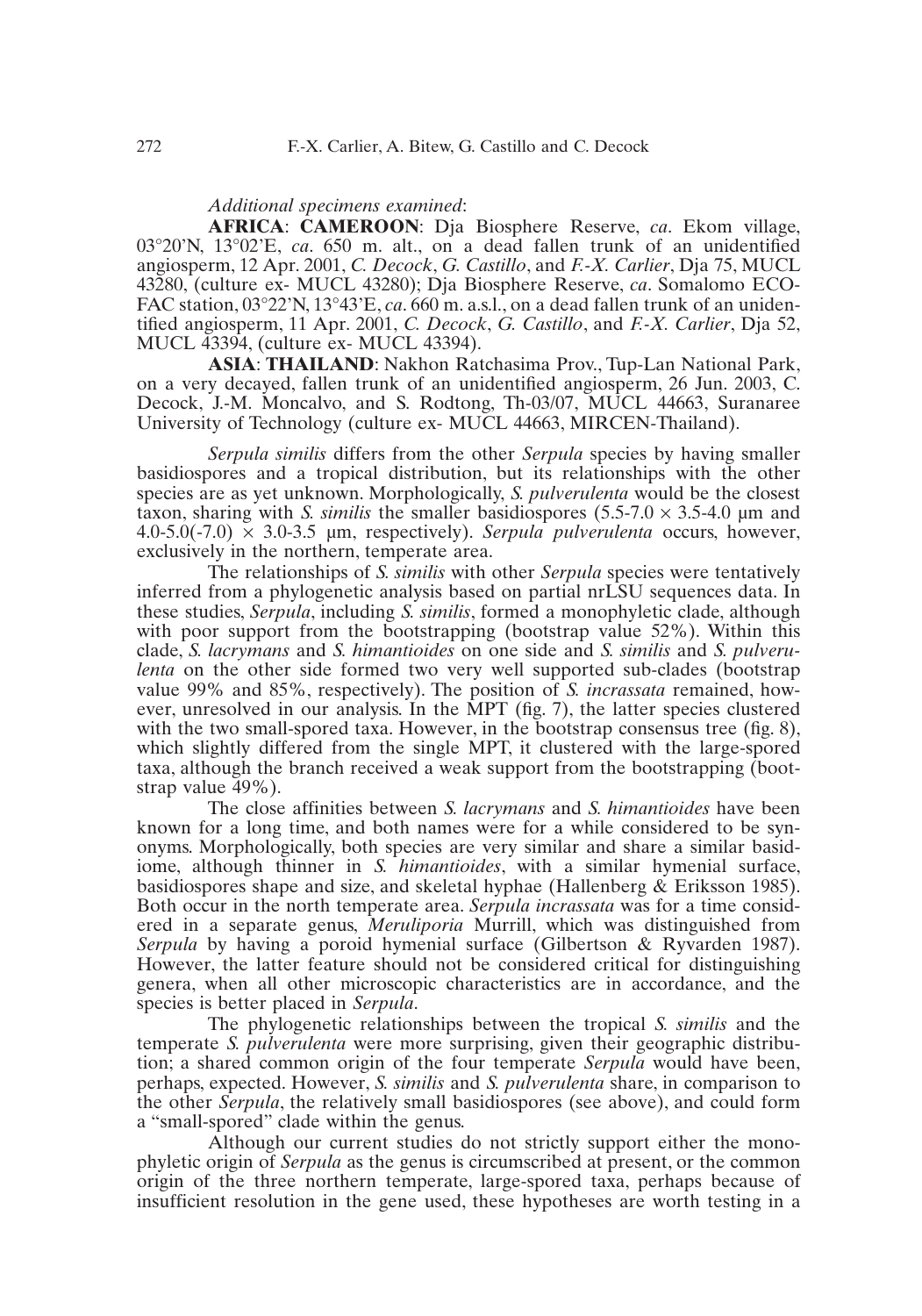

Fig. 9. *Gyrodontium sacchari*. Basidiome (MUCL 38596, Zimbabwe).

more detailed studies based on other genes, perhaps ITS or other protein-coding gene sequences, or multigenic analysis.

#### *Gyrodontium* Pat., Essai tax. Hym.: 117, 1900.

Monotypic6, type species: *Gyrodontium sacchari* (Spreng.: Fr.) Hjortstam, Mycotaxon 54: 186, 1995.

For a description of the species, see Hjortstam (1987, as *G. boveanum* (Mont.) Maas Geest.), Maas Geesteranus (1964, as *G. boveanum* and *G. versicolor* (Berk. & Br.) Maas Geest.)

*Gyrodontium* is mainly characterized by a resupinate to more commonly pileate basidiome, a toothed hymenium, the teeth being yellowish olive to olive brown to brown, several mm in length, cylindrical to angular in section, and a combination of a monomitic hyphal system with clampless generative hyphae, small (4.2-5.2  $\times$  2.8-3.2 µm), ellipsoid, yellowish, thick-walled basidiospores, and presence of thick-walled, yellowish chlamydospores, especially in the context.

The species has been recorded on all continents and is considered as pantropical. It occurs mainly on dead wood in humid tropical forest but can also be found in man-made environments, wooden houses, mines, wooden bridges, etc. in tropical/subtropical regions, where it causes a brown rot. As far as we know the species is known in a single locality in Ethiopia.

<sup>6.</sup> Actually, preliminary results from a revision of *G. sacchari* have shown that the species might represent a complex of two taxa, one of which occurring preferably in wooden constructions in South America. This will be detailed in a other publication.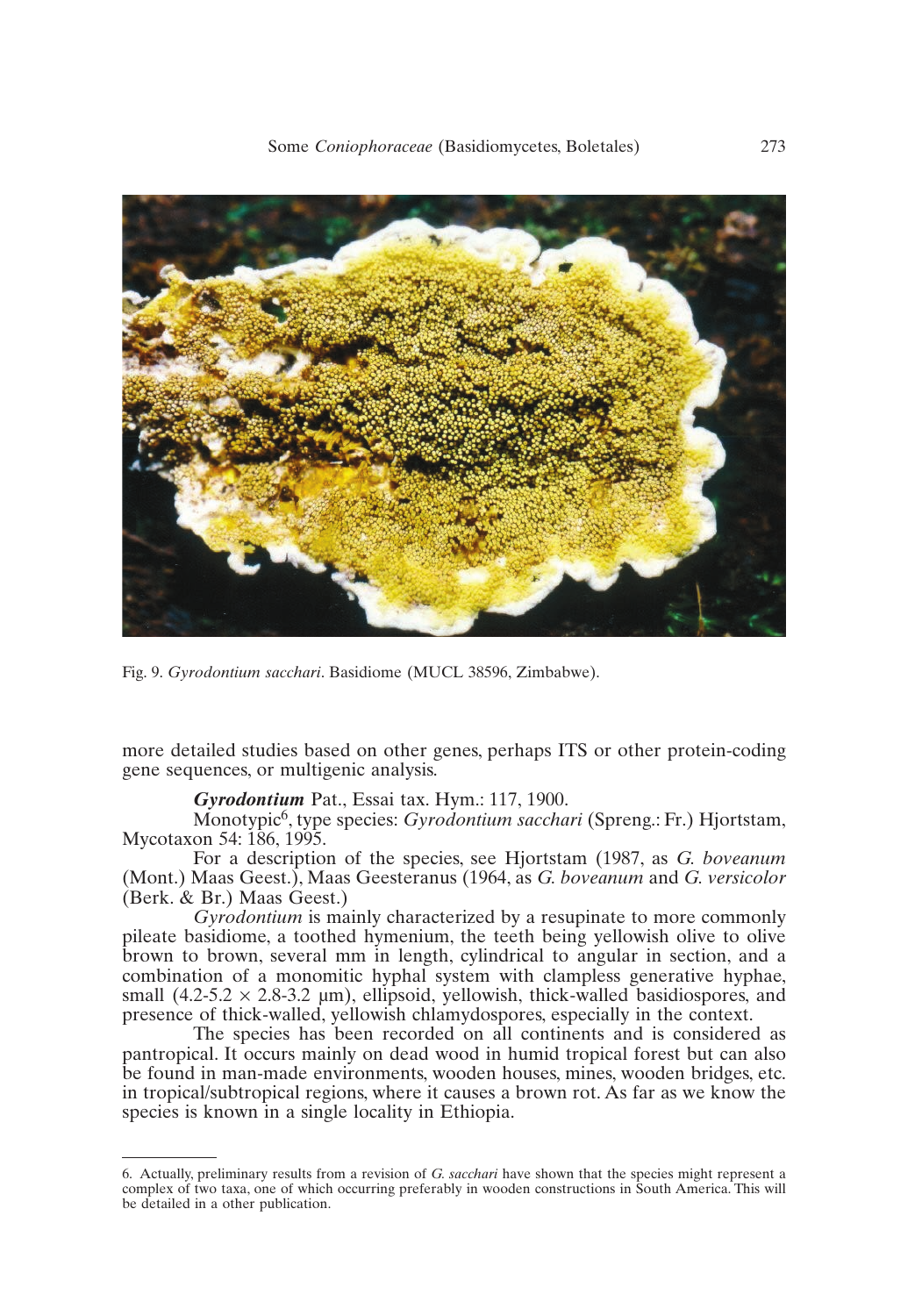In our preliminary phylogenetic analysis, *Gyrodontium* formed a wellsupported clade (bootstrap value 76%) with the various species of *Coniophora*. *Coniophora* and *Gyrodontium* are very different as regards their basidiomes and hymenial surface. *Gyrodontium* forms resupinate to commonly pileate basidiome with a toothed hymenial surface while *Coniophora* forms exclusively resupinate and smooth basidiomes. However, both genera share mostly simple septate vegetative hyphae7. Hjortstam (1987) also noted the presence of an apical germ pore in the basidiospores of *G. sacchari* (under *G. boveanum* (Mont.) Maas G.), a feature also described in some *Coniophora* species (Ginns & Kokko 1976). However, we have not been able to confirm this feature in our collections of *Gyrodontium*.

#### *Specimen examined*:

**ETHIOPIA**, Oromia Region (former Arussi Prov.), Wondo Genet forest, 12 km south-east of Shashemene, 7°5'N-38°45'E, *ca*. 1900 m. a.s.l., 08-09 Jan. 1973, L. Ryvarden # 8777, O.

*Other specimens examined*:

**AFRICA**: **ZIMBABWE**, Matabeleland North, Victoria Falls National Park, Victoria Falls area, inside a hollow dead trunk, *Acacia arioloba*, 12 Jan. 1996, C. Decock, V. Robert, & A. Masuka, ZW-V-11, MUCL 41573 (culture ex- MUCL 41573).

**ASIA**: **THAILAND**, Khao Yai National Park, trail to the waterfalls, on a dead standing trunk of unidentified angiosperm, 07 Aug. 1997, C. Decock Th-24, MUCL 40589 (culture ex- MUCL 40589, MIRCEN Thailand).

**SOUTH AMERICA**: **FRENCH GUYANA**, Cacao area, Plateau K, on a decayed, fallen trunk, undetermined angiosperm, 19 Jan. 2000, C. Decock, F.-X. Carlier, and G. Castillo, # Fx-01, MUCL 42726 (culture ex- MUCL 42726).

**Acknowledgements.** The authors thank the University of Addis Ababa for the facilities offered during two collecting trips in the Ethiopian highlands in November 2002 and July 2003. The authors also thank respectively the Cameroon Ministers of the Environment and Forestry, Department of Wildlife and Protected Areas, and the Minister of Scientific and Technical Research, for having granted research and collection permits for the Dja Biosphere Reserve, the ECOFAC project for the use of their facilities at Somalomo, and Dr. D. Mossebo for organizing the collecting trip. Cony Decock collected the Thai specimens of *G. sacchari* and *S. similis*. The first species was collected during the second BMS Tropical Rain Forest expedition in the Khao Yai National Park, jointly organized by The National Centre for Genetic Engineering and Biotechnology, the Thailand Royal Forest Department, National Park Division, and the British Mycological Society, to whom we are thankful. The second species was collected during a workshop on Basidiomycetes diversity organized by and thanks to an invitation from Prof. Sureelak Rodtong, Suranaree University of Technology. Professor C. Evrard (BOTA) is warmly thanked for his revision of the Latin diagnosis. We also thank Prof. L. Ryvarden for his comments on the new species. Cony Decock gratefully acknowledges the financial support received from the Belgian Federal Science Policy Office (contract BCCM C2/10/007), from the Belgian National Fund for Scientific Research (FNRS, travel grant V 3/5/157), and together with G. Castillo and F.-X. Carlier, from the Belgian Fund for Fundamental Collective Research (FRFC, contract 2.4551.99). The authors also thank Mrs. Stéphanie Huret for her help in the sequencing program.

<sup>7.</sup> The vegetative hyphae are simple septate in *Gyrodontium*, but with occasional, scattered verticillate clamps in most (but not all) *Coniophora* species (Ginns 1982).